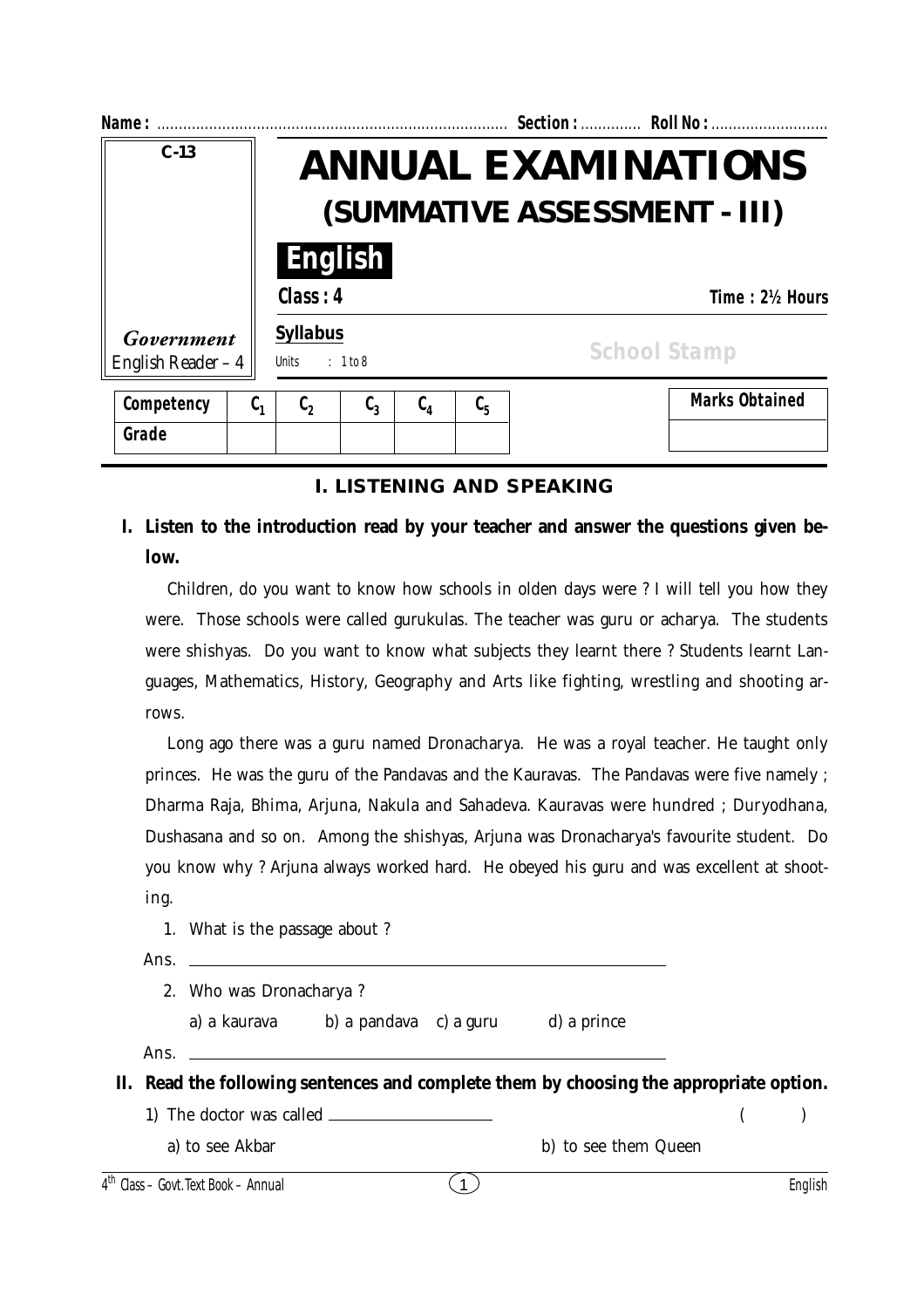| 2) Akbar ordered a fresh meal because                                    |                      |  |  |
|--------------------------------------------------------------------------|----------------------|--|--|
| a) his meal was not tasty                                                | b) his meal was cold |  |  |
| 3) Akbar fell ill, because                                               |                      |  |  |
| a) he hadn't eaten anything the whole morning b) he saw Hirachand's face |                      |  |  |

# **II. Describe the action happening in each of the following pictures in a sentence.**



|  | Ans. 1.          |
|--|------------------|
|  |                  |
|  | 3.               |
|  | $\overline{4}$ . |
|  |                  |

### **II. READING AND RESPONDING**

**I. At the end of the story, Fudi's father hugged him and asked him a hundred questions. But he got no answer. Fudi fell asleep as he was exhausted. He woke up in the morning.**

What will his father ask him and what will Fudi say ?

**Write the possible conversation below.**

Father :

Fudi :

Father :

Fudi :

Father :

## **II. Answer the following questions.**

1) How would Mr. Rao feel if he lost his old letters ?

Ans.

- 2) Who do the words 'we' and 'you' refer to ?
- Ans.

4 th Class – Govt. Text Book – **Annual** English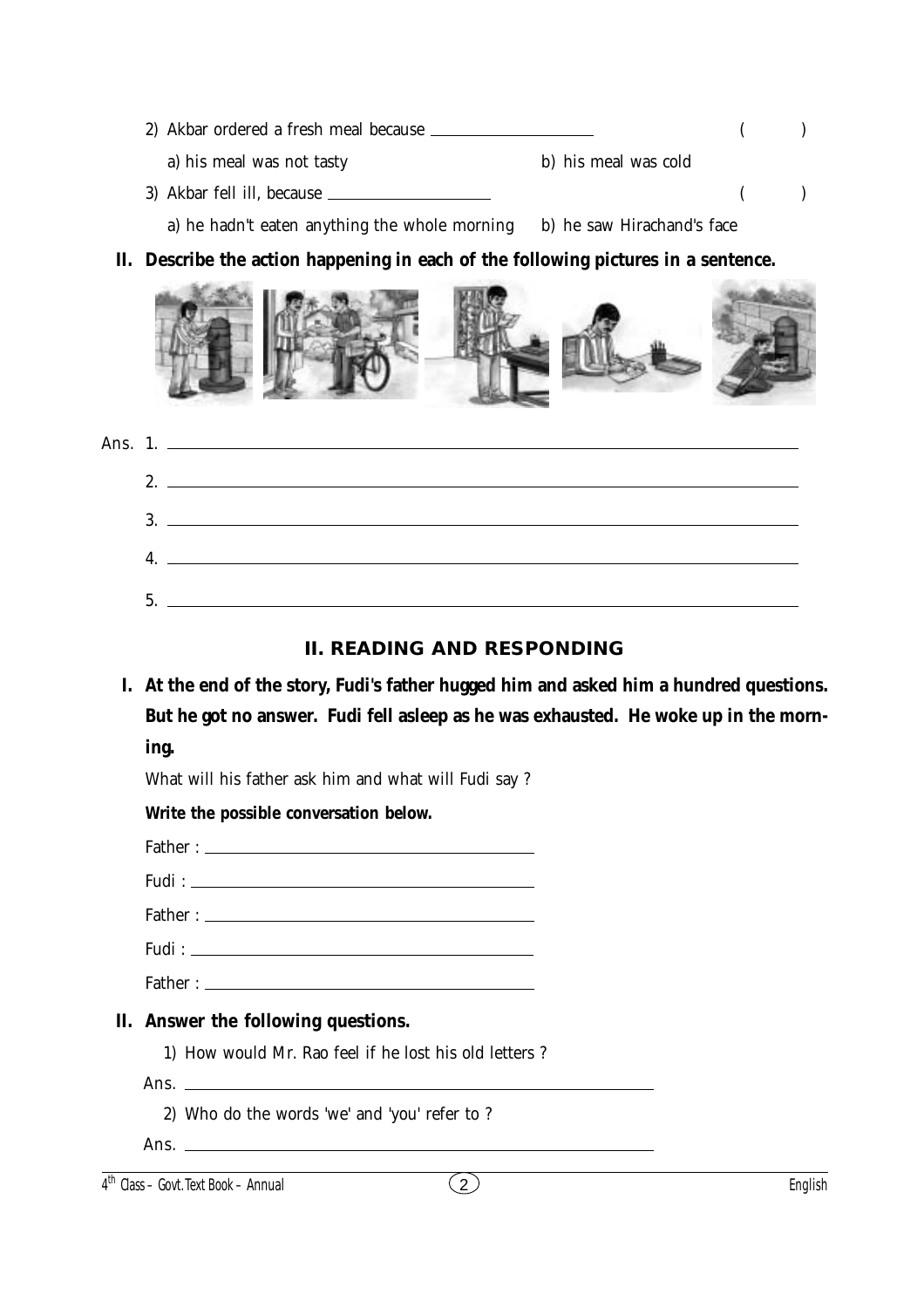3) Why was Pythias sentenced to death ?

Ans.  $\overline{\phantom{0}}$ 

4) How did Akbar realize his mistake ?

Ans.

5) What are the ways suggested to escape from being laughed at ?

Ans.

## **III. WRITING**

**I. Imagine yourself as Koushik. Write a letter to your friend describing you experience of having read your grandfather's letter.**

# **IV. VOCABULARY**

**I. Look at the pictures and make comparisons using 'as ........... as'. Use the clues given below. ( high, beautiful, big, fast, strong)**